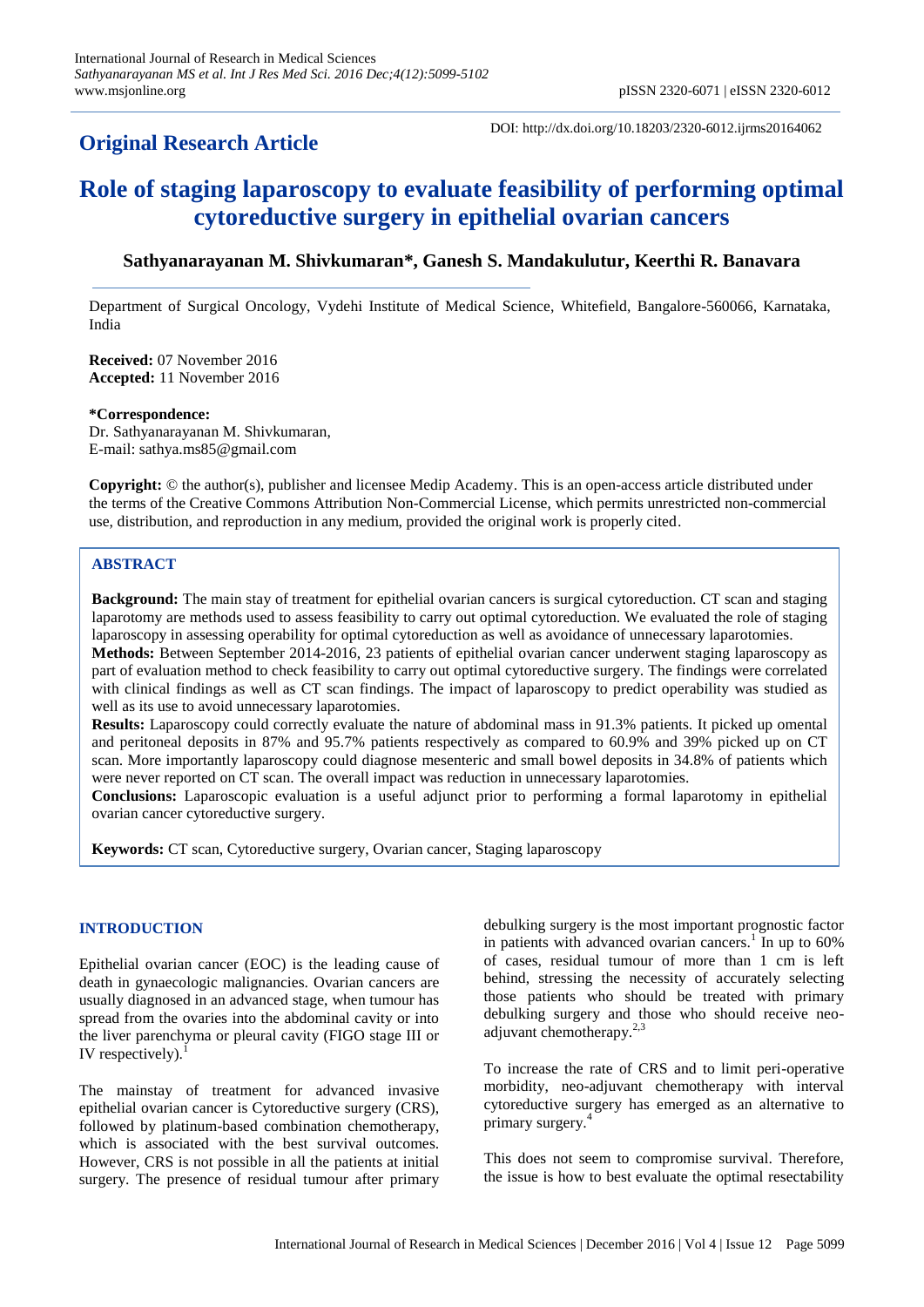of advanced ovarian cancer. Despite improvements in CECT, MRI and PET-CT resectability of intra peritoneal disease remains difficult to determine therefore addition of laparoscopy evaluation can be useful.<sup>5-7</sup>

#### **METHODS**

This is a review of prospectively collected data of patients, who underwent staging laproscopy for advanced epithelial ovarian cancers at Vydehi Institute of Medical Sciences and Research Centre, Bangalore during the period of September 2014 to September 2016.

The objectives of the study were to assess whether diagnostic laparoscopy could accurately stage the extent of spread of epithelial ovarian cancer in abdominal cavity and prevent unnecessary laparotomies and failed attempts to perform optimal cytoreduction.

#### *Inclusion criterion*

Patients diagnosed with advanced epithelial ovarian cancers who were planned for primary CRS are included in this study.

#### *Exclusion criterion*

- WHO performance status of  $\geq$  3
- Large immobile pelvic tumour leading to conclusions that complete CRS is not feasible
- Intrahepatic metastatic disease of > one centimeter
- Para-aortic lymphadenopathy larger than one centimeter above the level of the renal veins
- Fixed and large volume nodal disease
- Confluent peritoneal deposits on subdiaphramatic peritoneum as seen on CT scan
- Extensive small bowel mesentery involvement as noted by air fluid levels and cut off on CT scan

#### *Collection of data*

The diagnosis of ovarian cancer was mainly clinical and CT based corroborated with CA 125 levels. Histological proof was not insisted upon to consider for surgical exploration. In situations of doubt preoperatively, frozen section facilities were employed.

All patients underwent conventional disease staging evaluation consisting of medical history complete physical and gynaecological examination, assessment of CA 125 levels, Chest X-ray, Contrast enhanced abdominopelvic CT scan. All patients were initially reviewed by the surgical oncology departmental staff for planning overall treatment strategy. This was many times done in conjunction with the staff of Medical oncology division as well.

The decision to consider patients for initial surgical approach were based on inclusion and exclusion criterion as mentioned above. Importance was given mainly to performance status, gross ascites and omental caking and fixed abdominopelvic masses while trying to avoid upfront surgery. Once a decision to operate was made up the patients underwent a two port laparoscopy using umbilical and accessory port to assess the disease extent in general peritoneal cavity and pelvis.

After a thorough exploration of all areas in general peritoneal cavity, note was made of Peritoneal carcinomatosis index score and also the involvement of critical areas which would make optimal cytoreduction not achievable. These were, large fixed pelvic masses with gross involvement of bladder and rectum deep down in pelvis, frozen pelvis, extensive small bowel mesenteric deposits, large confluent sub-diaphragmatic peritoneal deposits which might prevent optimal cytoreduction unachievable. No attempts were made to perform sub optimal cytoreduction in any of these patients and interval cytoreduction would be planned after 3-4 cycles of upfront platinum based chemo therapy.

#### **RESULTS**

A total of 23 patients were included in the study. The mean age of the studied cases were 53.8 (SD10.4) in years. The age ranged from 25 years to 72 years. Ca 125 levels were low (<35U/ml) in 2 cases, mildly elevated (35-200 U/ml) in 2 cases, significantly elevated in (201- 1000 U/ml) in 12 cases, and were very high  $(>1001$ U/ml) in 7 cases. All cases belonged to stage IIIc ovarian cancer as per FIGO classification. 15 of total cases underwent neoadjuvant chemotherapy (65.2%) and 8 underwent cytoreductive surgery (34.8%) (Table 1).

#### **Table 1: Diagnostic and treatment details.**

| <b>Variable</b><br><b>Value</b> |                 |               |  |  |
|---------------------------------|-----------------|---------------|--|--|
|                                 | <b>Positive</b> | $\frac{0}{0}$ |  |  |
| CA 125 (U/ml)                   |                 |               |  |  |
| $<$ 35                          | 2               | 8.7           |  |  |
| 35-200                          | $\overline{2}$  | 8.7           |  |  |
| 201-1000                        | 12              | 52.2          |  |  |
| >1001                           | 7               | 30.4          |  |  |
| <b>CECT Findings</b>            |                 |               |  |  |
| <b>Abdominal Mass</b>           | 21              | 91.3          |  |  |
| Ascites                         | 14              | 60.9          |  |  |
| Omentum                         | 14              | 60.9          |  |  |
| Peritoneum                      | 9               | 39.1          |  |  |
| Diagnostic laparoscopic finding |                 |               |  |  |
| <b>Abdominal Mass</b>           | 15              | 65.2          |  |  |
| Ascites                         | 20              | 87.0          |  |  |
| Peritoneal deposits             | 22              | 95.7          |  |  |
| Mesentery/small bowel deposits  | 8               | 34.8          |  |  |
| <b>Treatment</b>                |                 |               |  |  |
| Neo adjuvant chemotherapy       | 15              | 65.2          |  |  |
| Cytoreductive surgery           | 8               | 34.8          |  |  |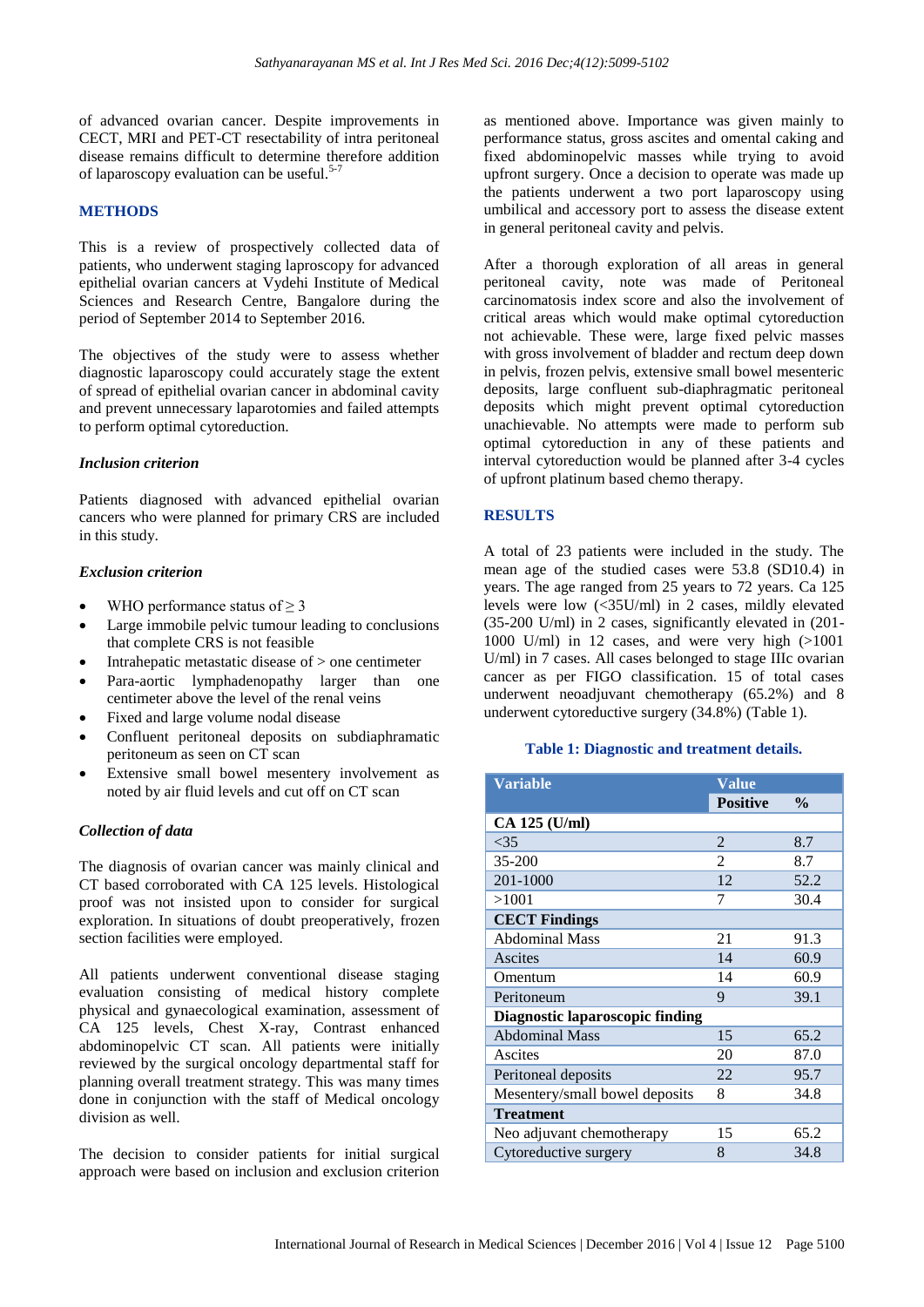During staging laparoscopy 22 patients had peritoneal deposits out of which 15 patients had extensive sub diaphragmatic deposits. So these patients were subjected to neoadjuvant chemotherapy followed by Interval debulking surgery. Eight of 23 patients had mesentery and small bowel deposits. These patients required extensive small bowel resection and hence where subjected to neoadjuvant chemotherapy. The mean peritoneal cancer index score was 18.35 (SD 6.5). The range of the peritoneal cancer index was minimum 8 to maximum 30 in the study cases. We identified following parameters as the main causes of unresectability i.e., extensive bulky carcinomatosis bowel/mesentery, bulky diaphragm disease which we could investigate quite easily by laparoscopy. Staging laparoscopy was also considered for comparison of diagnostic values of other investigative modalities employed. Diagnostic comparison was done for different modes of evaluation using sensitivity, specificity, Positive Predictive Value (PPV), and Negative Predictive Value (NPV). CECT had a 93%, 70%, and 41% sensitivity in detecting abdominal mass, ascites and peritoneal metastases respectively. CECT had specificity and PPV 100% to detect ascites and peritoneal metastases. There was statistically significant difference in diagnostic ability of CECT in detecting of ovarian tumours as compared to staging laproscopy  $(p<0.05)$  (Table 2).

**Table 2: Diagnostic reliability of CECT in evaluation of ovarian tumours with staging laproscopy as gold standard.**

|                                           | Sensitivity $(95\% \text{ CI})^{\dagger}$ | Specificity (95% CI) $\overline{PPV}$ (95% CI) |                           | <b>NPV (95% CI)</b>            |  |
|-------------------------------------------|-------------------------------------------|------------------------------------------------|---------------------------|--------------------------------|--|
| <b>Detection of mass</b>                  |                                           |                                                |                           |                                |  |
| <b>CECT</b>                               | $0.93(0.90 \text{ to } 0.98)^*$           | $0.13$ (0.02 to 0.47) <sup>*</sup>             | $0.67$ (0.45 to 0.83)*    | $0.5(0.09 \text{ to } 0.91^*)$ |  |
| <b>Detection of ascites</b>               |                                           |                                                |                           |                                |  |
| <b>CECT</b>                               | $0.7$ (0.48 to 0.85)*                     | $1(0.44 \text{ to } 1.0)$                      | $1(0.78 \text{ to } 1.0)$ | $0.33$ (0.12 to 0.65)*         |  |
| <b>Detection of peritoneal metastasis</b> |                                           |                                                |                           |                                |  |
| <b>CECT</b>                               | $0.41$ (0.23 to 0.61) <sup>*</sup>        | $1(0.26 \text{ to } 1.0)$                      | $1(0.7 \text{ to } 1.0)$  | $0.71$ (0.01 to 0.31)*         |  |

\*p value  $< 0.05$ 

#### **DISCUSSION**

Laparoscopy has been recommended as the standard surgical approach in patients with suspicious adnexal masses. The use of laparoscopy to stage diagnosed ovarian cancers, to assess feasibility in performing optimal cytoreduction is not clearly defined yet.8,9 A large scale study was carried out in advanced ovarian cancers in which the decision to perform primary cytoreduction or neoadjuvant chemotherapy was made with the help of laparoscopy. Their study showed no disadvantage in  $t$ erms of patients overall survival.<sup>10</sup> In this study after staging laproscopy of the 23 patients, 15 patients were sent for neoadjuvant chemotherapy followed by interval debulking surgery (65.2 %). 8 of 23 patients underwent optimal cytoreductive surgery with a complete cytoreductive score - 0 (34.8%).

As far as very large abdominal masses are concerned, we deem the role of laparoscopy limited due to an incomplete and/or inadequate exploration of the peritoneal cavity that could lead to a lower prognostic value of the procedure. The occurrence of port-site metastases has raised concern about the use of laparoscopic surgery for procedures associated with malignant disease.<sup>11</sup> The actual incidence of port-site metastases estimates range from  $0\%$  to  $1.2\%$ .<sup>12</sup> Disadvantages of laproscopy are absence of a direct tactile evaluation by palpation and the presence of fixed masses and carcinomatous adhesions hindering the visualization of certain anatomical spaces.

#### **CONCLUSION**

This study suggests that staging laparoscopy helps in assessing the chances of obtaining optimal cytoreduction and should be considered in the treatment advanced ovarian cancer patients. It is largely feasible and safe; it may be helpful to individualize the treatment avoiding unnecessary laparotomies and surgical complications. With obvious benefits and very few complications to it, staging laparoscopy in our opinion should be routinely performed prior to considering full scale laparotomy as a staging procedure in advanced epithelial ovarian cancers.

#### **ACKNOWLEDGEMENTS**

Authors would like to acknowledge the help extended by the paramedical staff of department of oncology of their Institute in retrieving files and reports. Authors also extend their sincere thanks to the hospital based cancer registry which helped them in extracting data.

*Funding: No funding sources Conflict of interest: None declared Ethical approval: Not required*